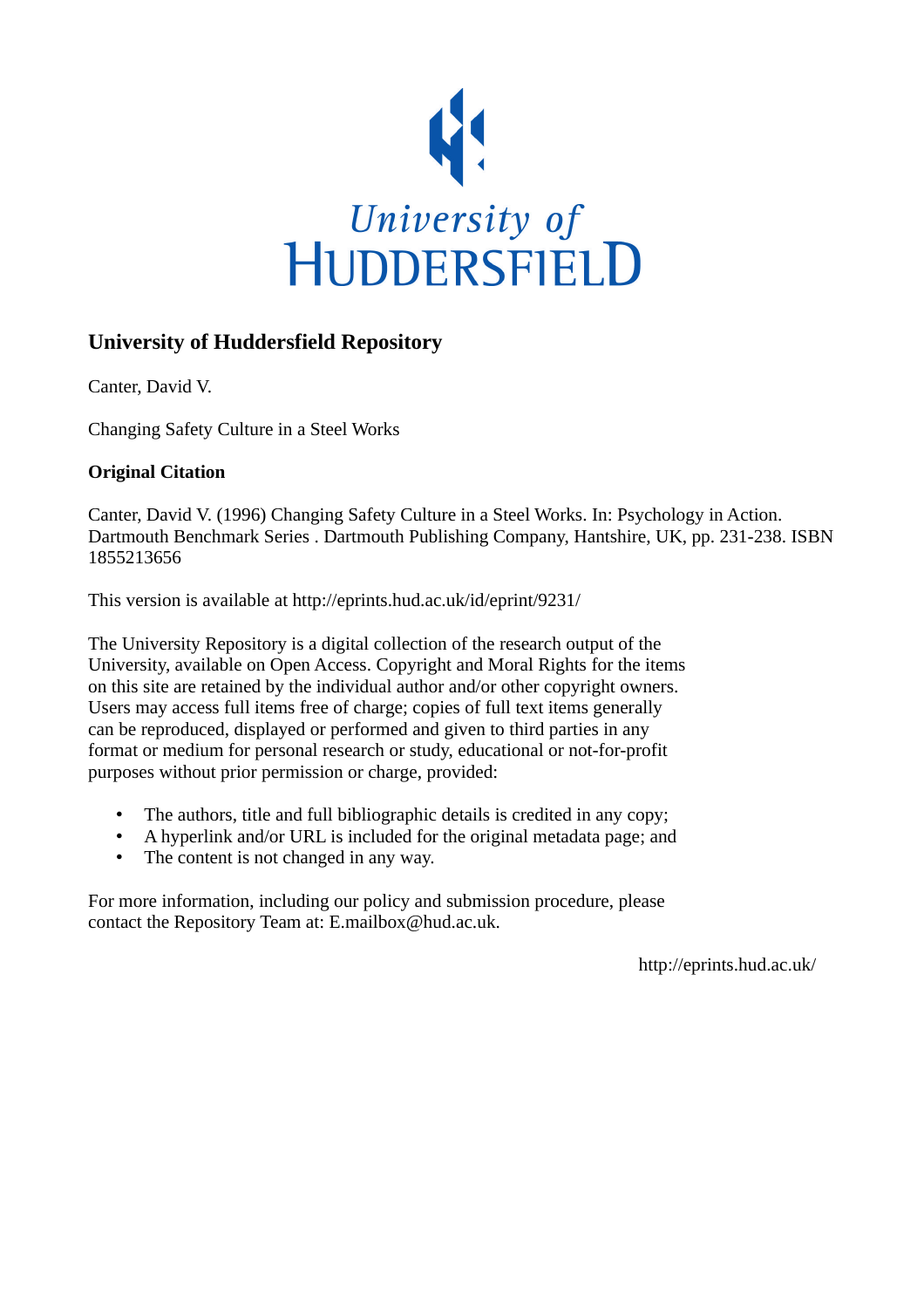# **10 Changing Safety Culture in a Steel Works**

#### **Background**

By the mid 1980s the Fires Research Station that funded my studies of human behaviour in fires decided that it had provided what was needed and that they should not support me to do any further research. So I set about finding other ways of developing that work. An opportunity was provided by the Insurance Technical Bureau who wanted to measure the management contribution to risk in industrial processes (Powell and Canter, 1985). This work did not survive the demise of that bureau but it did open the door to British Steel, who were interested in ways of assessing and ultimately improving the attitude of their workforce to safety.

Like many well managed British Industries, British Steel had been able to reduce accidents considerably over a number of years by technical modifications and the introduction of many safe working practices, but they had reached a point were there were still a number of accidents that were impervious to these processes. They were therefore looking for a radically different way to tackle their problems. My colleague Henryk Olearnik and I approached this issue with a series of studies over two years. Some key findings will illustrate how that research unfolded.

The first finding is illustrated in *Figure* 1. This shows correlations between one year and the next for the accident figures for twelve different departments. As can be seen there is a remarkable consistency in the probability of these supposedly *accidental* events. By comparing the figures with expert opinions of the inherent dangerousness of the processes in each department it was clear that these technical variations were not a major cause of the variations in the accident figures. Something in the 'climate' or 'culture' of the department was probably of more significance.

To test this hypothesis attitude to safety scales were developed and the average score on these scales for each department was correlated with their annual safety figures. *Figure* 2 shows one of the remarkably strong correlations that were consistently found between attitudes and safety performance.

These very high correlations, that get close to the reliability levels of both the attitudinal and the safety measures, have since been repeated many times over in many different industrial settings. However, of more significance was the particular pattern of correlations with different aspects of attitudes and the distribution of attitude scores or every particular department. For it was these safety climate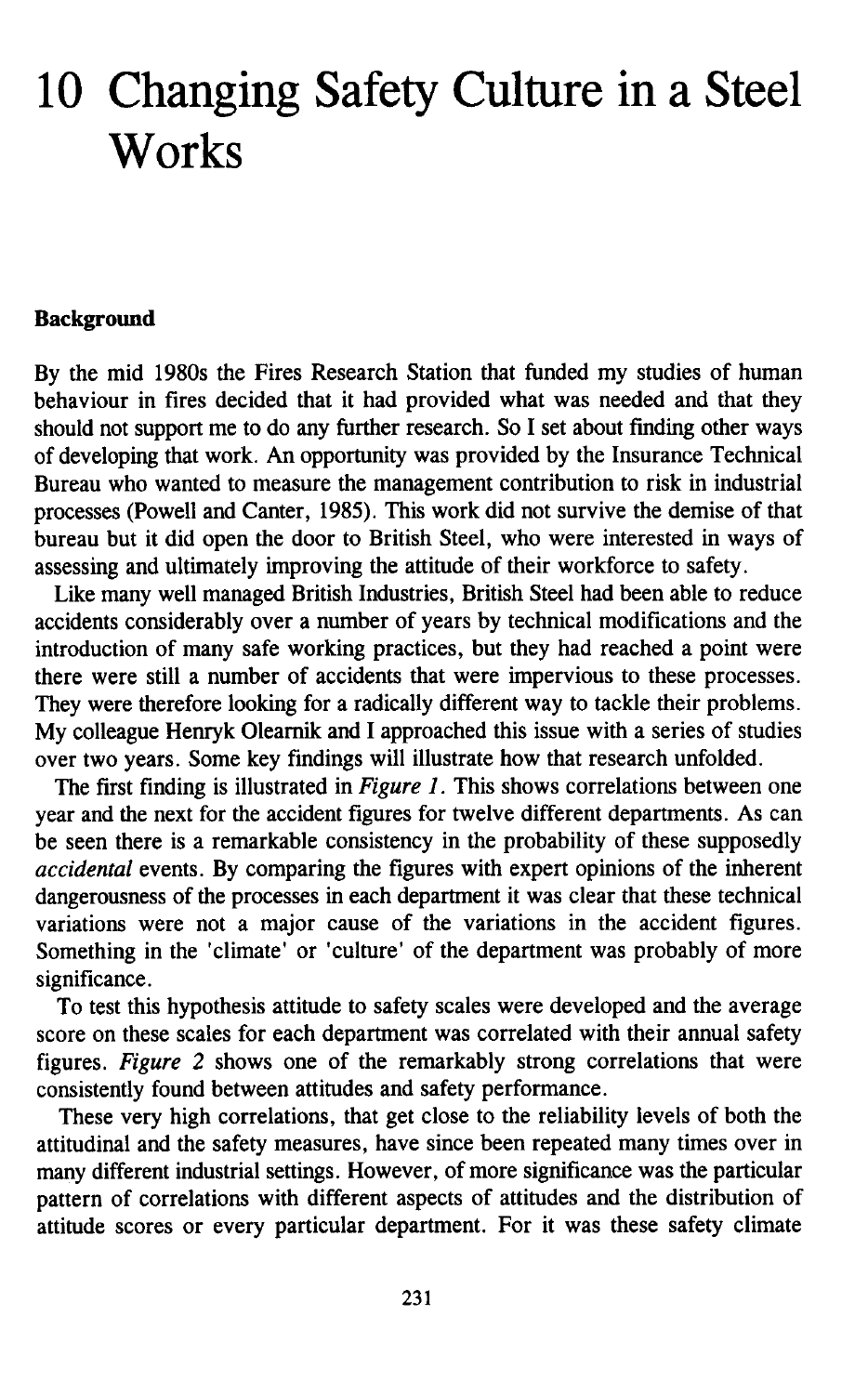

 $r = 0.91$ 

*Figure* 1 *Correlation: all accidents* 1985/86 *x 1986/87*

profiles that provided clear directions in which management needed to proceed in order to improve the climate for each department.

A general framework, however, in the form of an action plan was needed to tum these rather academic ideas into something that could be implemented. The following chapter is a copy of the first few pages of that plan. These pages appear to have become almost a sacred text at the Teesside works where the research was done and together with the detailed recommendations and the departmental attitudinal profiles became a framework that was acted upon in great detail. The resulting change accident rates surprised all of us. An example for one potentially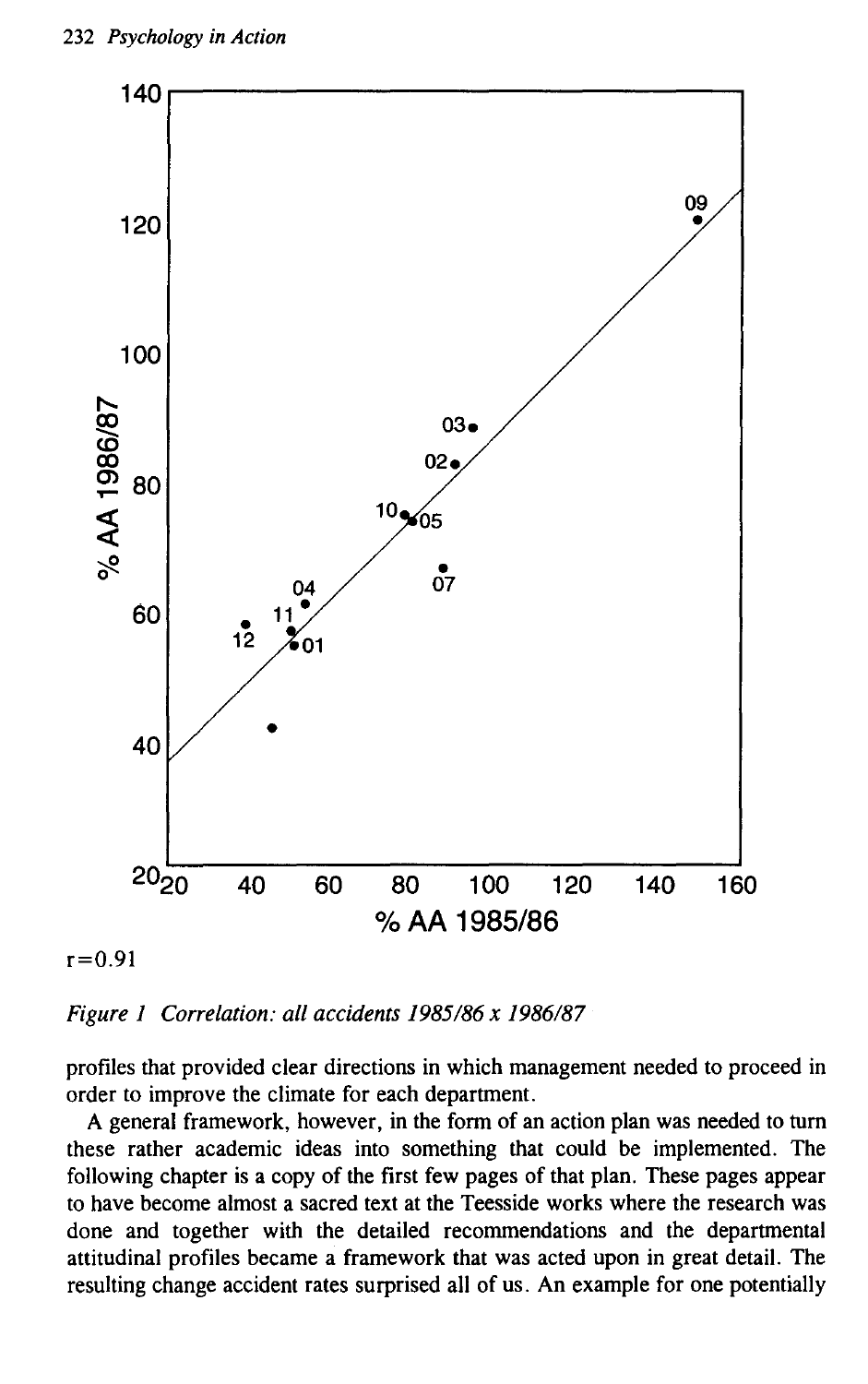

Pearson's correlation coefficient  $= 0.09$ \*\*  $**=p<0.01$  (one-tailed test)

*Figure* 2 *Safety attitude scale* 6: *shopfloor satisfaction correlation with self reported accidents*

very dangerous department is given in *Figure* 3. Indeed in some departments the target of zero lost time accidents within five years was reached within the first year of the application of the proposals. Since that time a number of other organisations have supported similar research with good results, although none have been quite so dramatic as those achieved at British Steel.

The work at British Steel was greatly assisted by the one person who could have been most threatened by it, their safety manager Peter Jamieson. Undoubtedly his dedication and expertise contributed tremendously to the success of the whole project. The wholehearted support given by the Managing Director of the site,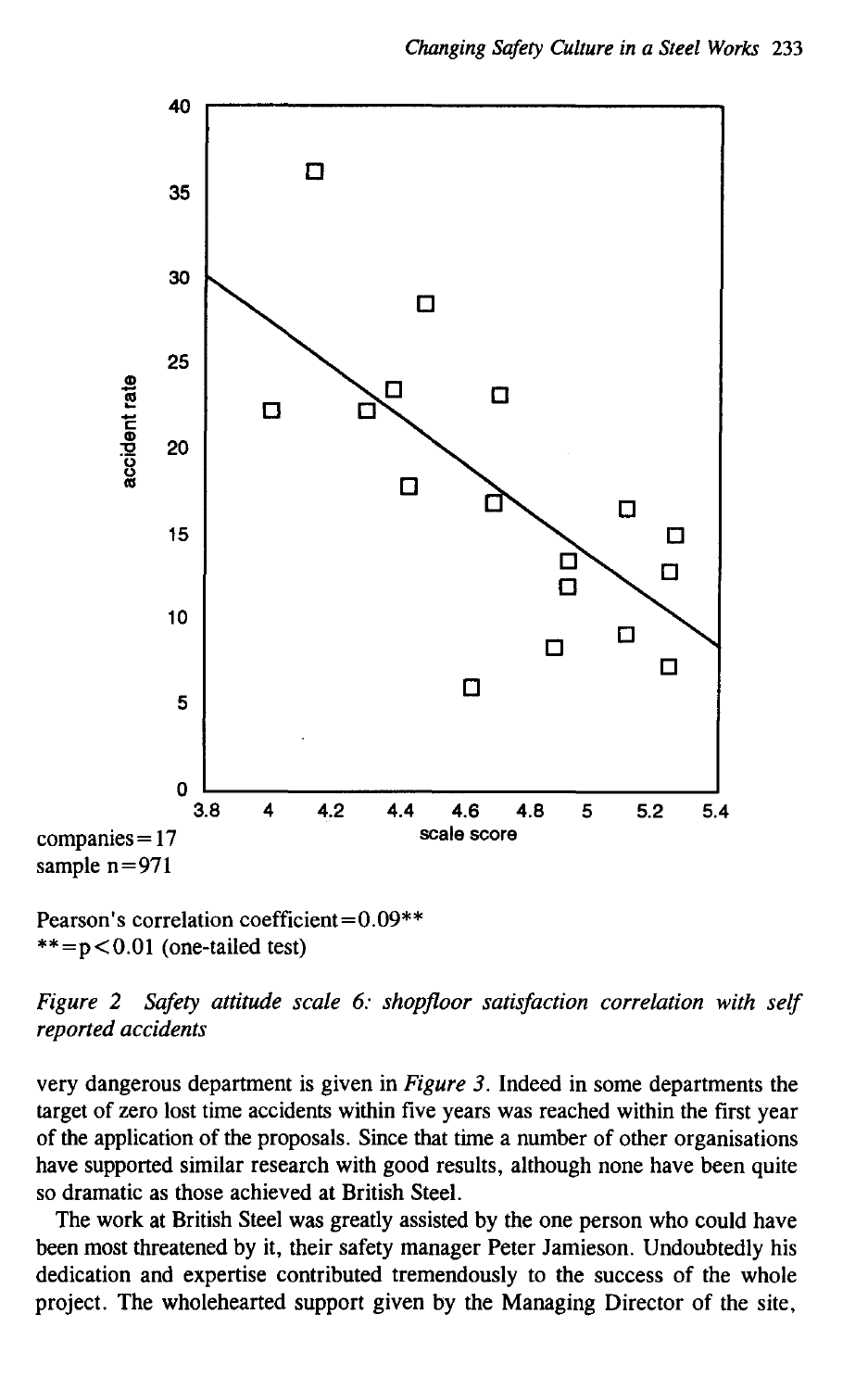



All Injuries Lost Time Injuries

The bold vertical line indicates the point in time at which the Action Plan was introduced.

*Figure* 3 *Teesside accident trends*

#### The zero objective

At present the accident figures at Teesside are much better than some years ago, but there is considerable room for improvement. Recommendations are made with the intention of creating a situation in which there are no accidents within five years.

This report summarises the results of the background research. They show clearly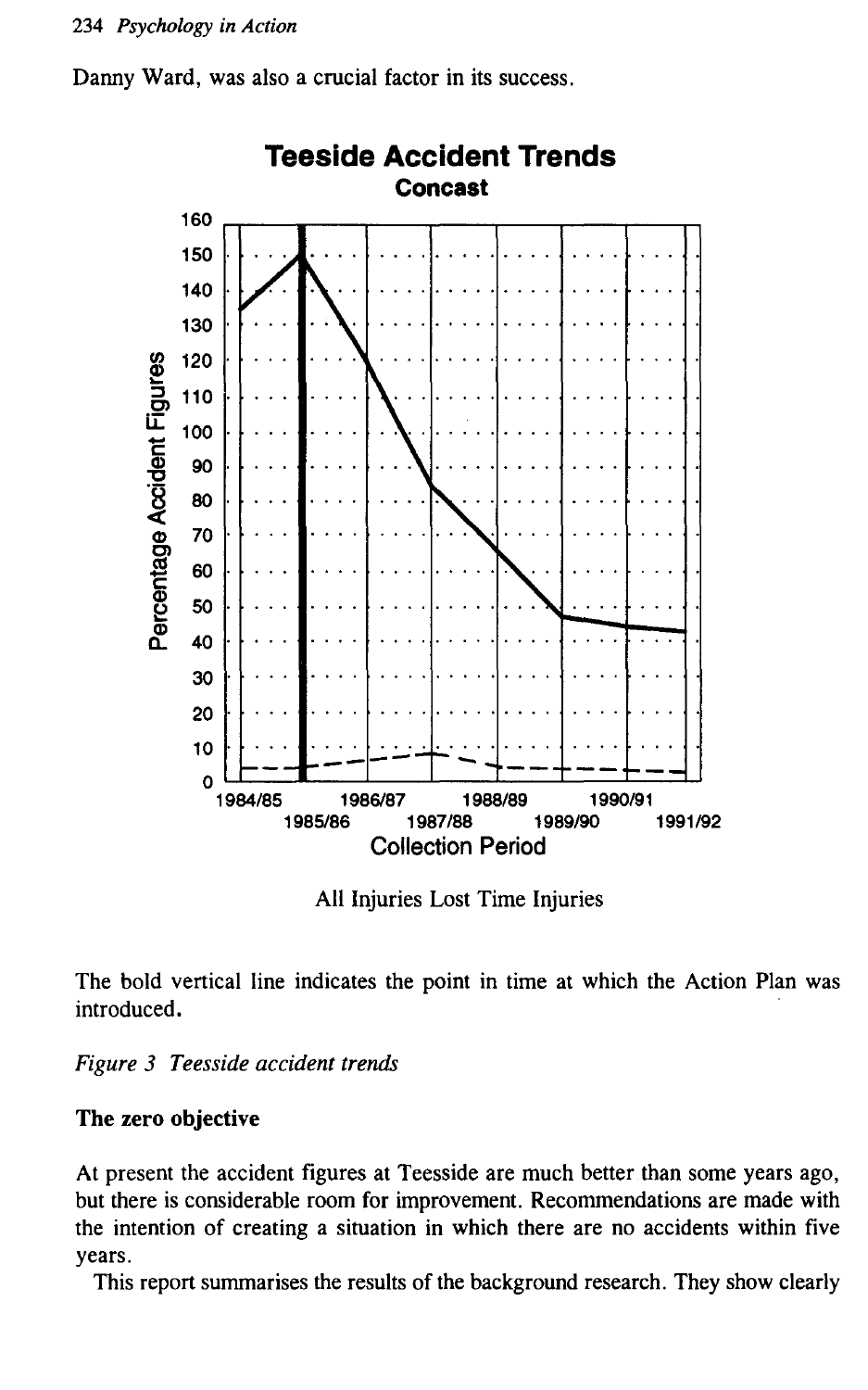that there are consistent safety performance differences between plants at Teesside and that these can be related directly to differences in attitudes.

From the research conducted at Teesside and other relevant studies, five principles are presented as a basis for an action plan.

A ten point plan is then proposed that will lead to a change of attitudes and the consequent elimination of accidents. Detailed guidance on how these actions may be taken most successfully is provided.

#### Five basic principles

To change attitudes enough to eliminate accidents five broad principles should be followed:

- a. Encouragement of safe working practices to be as strong as the discouragement of dangerous working.
- b. Provision of strong support for plant level planning and accountability for safety.
- c. Emphasis on the significance of first line supervisor foremen/supervisors in maintaining safe practices and the development of more appropriate training and monitoring for them.
- d. Utilise social processes as the means of changing attitudes to support the exhortation of individuals.
- e. Emphasise the maintenance and fostering of a good organisational climate for safety.

#### A ten point plan

The principles can be turned into detailed actions following a ten point plan:

- 1. Continuously demonstrate commitment to positive safety.
- 2. Focus safety accountability.
- 3. Derive plant level initiatives
- 4. Strengthen work of the safety committees.
- 5. Rehabilitate lapsed safe working procedures of production as well as engineering.
- 6. Improve contribution of safety representatives.
- 7. Develop safety training to emphasise human factors.
- 8. Regularly and overtly, monitor attitudes to safety and their relationship to safety performance at plant level.
- 9. Establish procedures to check on and improve safety related communication between all groups.
- 10. Elaborate and clarify the safety responsibilities inherent in all job descriptions.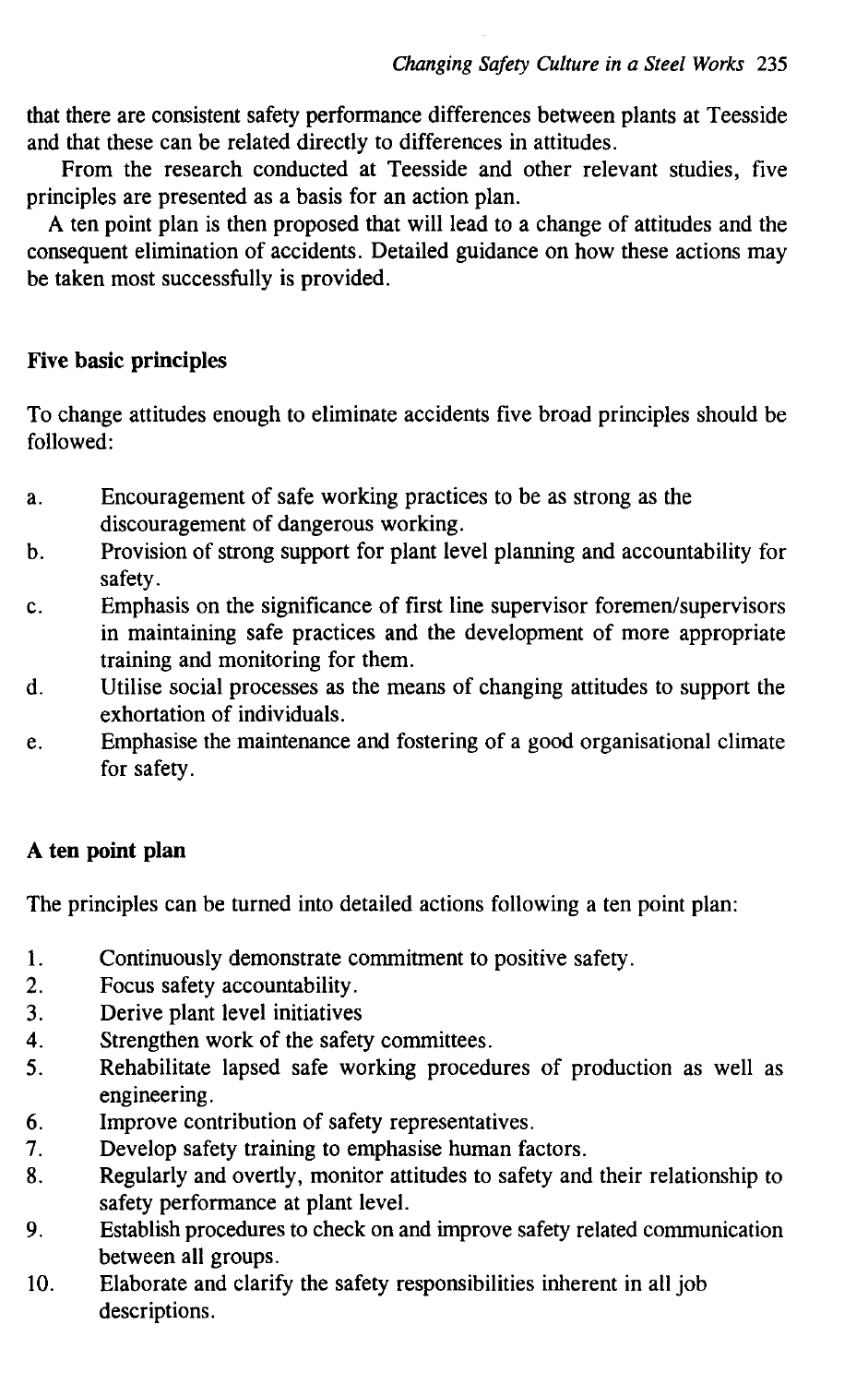#### **An achievable objective**

At present there are a great number of separate initiatives that are taken throughou the Teesside works with regard to safety. The effectiveness of these has been clearly demonstrated by the steady fall in the accident ratios over the past decade. However, it is also clear that these actions are no longer very effective in having a major impact on further improvement in the safety record. In broad terms they now appear to be maintaining it at its present level.

#### *A responsive organisation*

A number of factors point to the possibility of achieving better safety performance.

One is the fact that earlier measures have been effective so that the organisation as a whole clearly can respond to safety initiatives.

The second is that the attitudinal survey carried out shows widespread support for improved safety, in principle, at all levels of the organisation. Particularl important is the fact that senior management are obviously genuine in their commitment to improving safety performance.

A third is that the research indicates that the very process of surveying attitudes may have modified them and relevant behaviour, supporting the view that a more direct process could have more significant effects.

#### *An overall strategy*

A third factor that makes a considerable reduction in accidents an achievable objective is that current safety activities do not appear to benefit form being guided by an overall, detailed strategy. They appear to have grown up in response to many different issues and initiatives. It therefore seems highly likely that if these can be developed into a coherent set of actions that follow an overall strategy for safety at Teesside a real improvement is possible. By taking into account what is now known about the attitudinal basis of dangerous activities a dramatic improvement is possible.

The factors indicating the possibility for improvement all point to the feasibility of eliminating accidents at Teesside.

There is evidence that nearly all accidents are now a product of inappropriat human behaviour at some recognisable stage in the events leading up to the accident. Given that there are many indications that the actions of the work force can be modified at Teesside there are strong reasons to believe that behaviour of relevance to accidents can also be modified.

#### *A clear objective*

Making the elimination of accidents the overt objective of the overall strategy also gives it a very clear direction. At the same time it presents as clearly as possible the commitment of British Steel to safe working.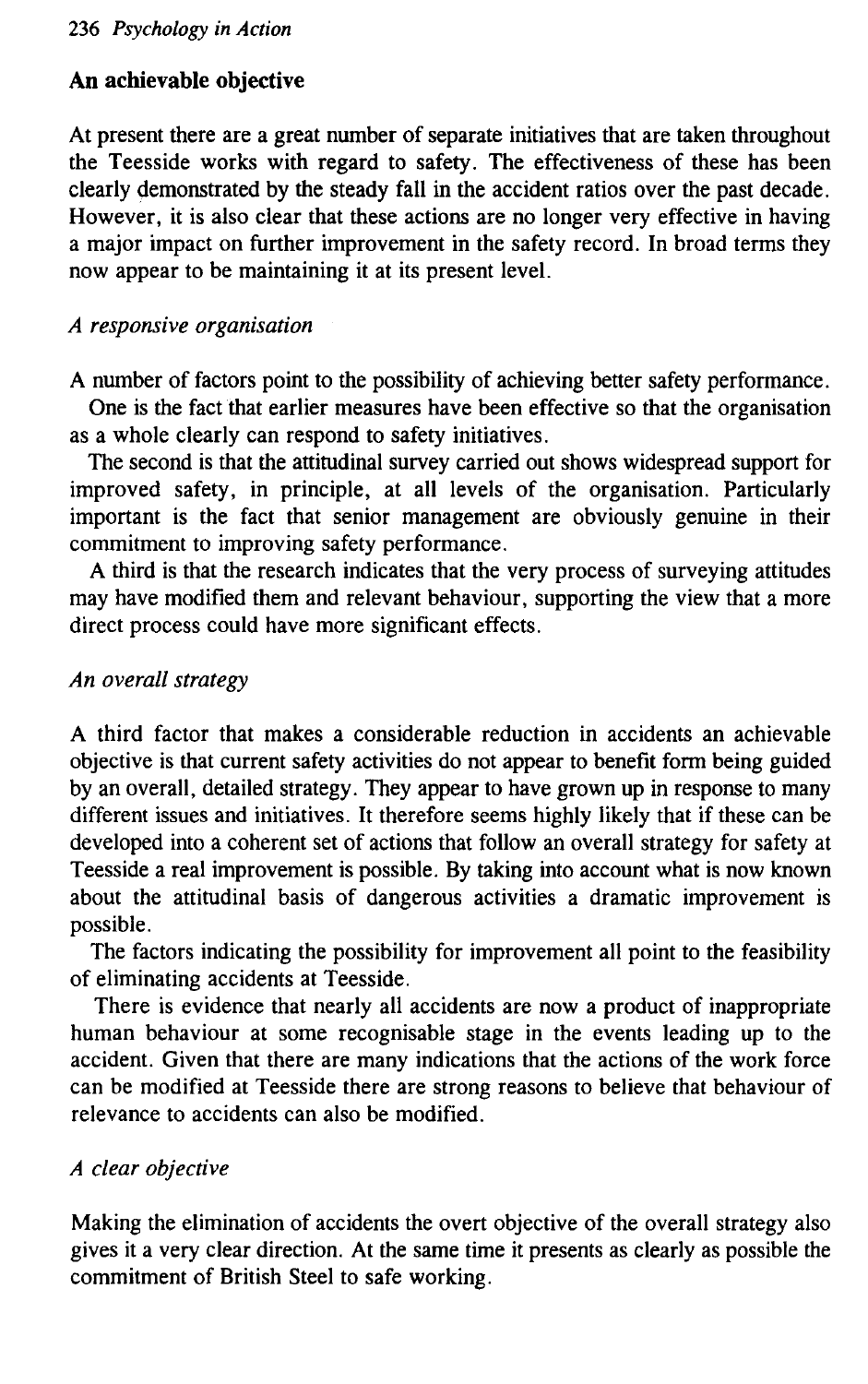#### *Human factors not technical factors*

Workers at Teesside are proud of their skills and the achievements of their industry. They enjoy the technical challenges that their work presents and thrive on debates about processes and products. Within this framework consideration of human aspects of the work situation has tended to be rather limited and mechanical. There is therefore considerable opportunity for developing a more subtle approach to the human factors in regard to safety.

#### *Personal contact*

Many years of research on attitude change show that the strongest change processes come from direct contact between people within the context of group support. It is clear that there is considerable opportunity for strengthening these processes at Teesside.

#### *Preservation not compensation*

The research indicates that accidents are generally thought of in terms of their threat to the individual. There is also no evidence from our research that anyone considers possible compensation claims as a reason for taking risks. The enhancement of the awareness of the workforce of how they can reduce risks is therefore likely to fall on fertile ground.

#### *Beyond protection to procedures*

A further reason why the zero objective is feasible is that the research has revealed that, in general, the wearing of protective clothing is now well established at Teesside. The correlates of accident ratios are attitudes to safety procedures. So, by giving more emphasis to active safe working, improvements in behaviour are possible beyond those achievable by emphasising the more passive response of just wearing protective clothing and using safety equipment.

#### *No magic formula*

It must be emphasised that attitudes and consequent behaviour cannot be changed by isolated actions, such as a poster campaign or beefing up training. Behavioural change is brought about by a number of interrelated actions that form a coherent plan. The more these actions can build upon current, worthwhile activities the more chance they have of success.